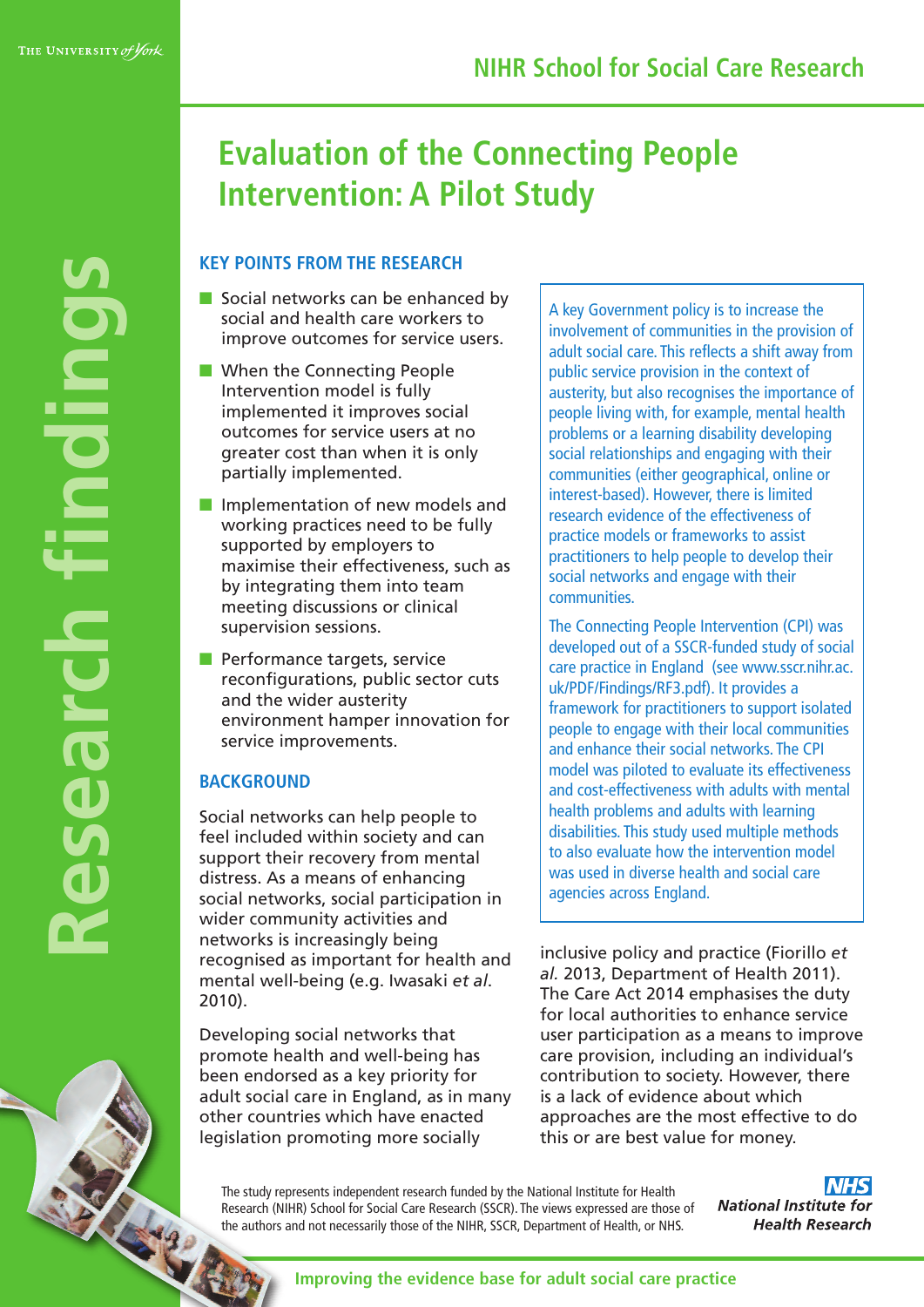

#### **The Connecting People Intervention model**

In a linked scoping study, three systematic reviews of the literature were undertaken to identify studies which evaluated interventions to enhance the social participation of adults and older adults with mental health problems (Newlin *et al*. 2015; in prep.) and learning disabilities (Howarth *et al*. 2014). The reviews concluded there is a gap in knowledge about effective social interventions for enhancing social participation, and that the strength of current evidence is inadequate to inform adult social care practice.

This study sought to pilot and evaluate the effectiveness and cost-effectiveness of the Connecting People Intervention (CPI) in improving social participation and well-being, developed out of a SSCR-funded study of social care practice in England.

#### **FINDINGS**

The Connecting People Intervention (CPI) was piloted in fourteen social and health care agencies in England from both the third and statutory sectors to evaluate its effectiveness and cost-effectiveness in enhancing the social participation of people with mental health problems or a learning disability.

The study team assessed the extent to which agencies were able to implement the CPI model and found that people in agencies where it was implemented more fully had better social outcomes over a nine-month period. Specifically, they had access to more social resources from within their networks, such as advice (e.g. about money problems or employment), information (e.g. about local council services or health and fitness), or practical support (e.g. lending money or help around the house) from the people they knew. Also, they felt more included in society than those in agencies where the CPI model was only partially implemented. Partial implementation occurred when there was minimal engagement with the services users' local community, strengths and goals of service users were not fully assessed, or when practitioners were minimally involved in supporting service users to develop and maintain their social relationships, for example.

Service use and the costs associated with this decreased for all participants receiving some level of CPI during the nine-month study period. Additionally, those who were in agencies where the CPI model was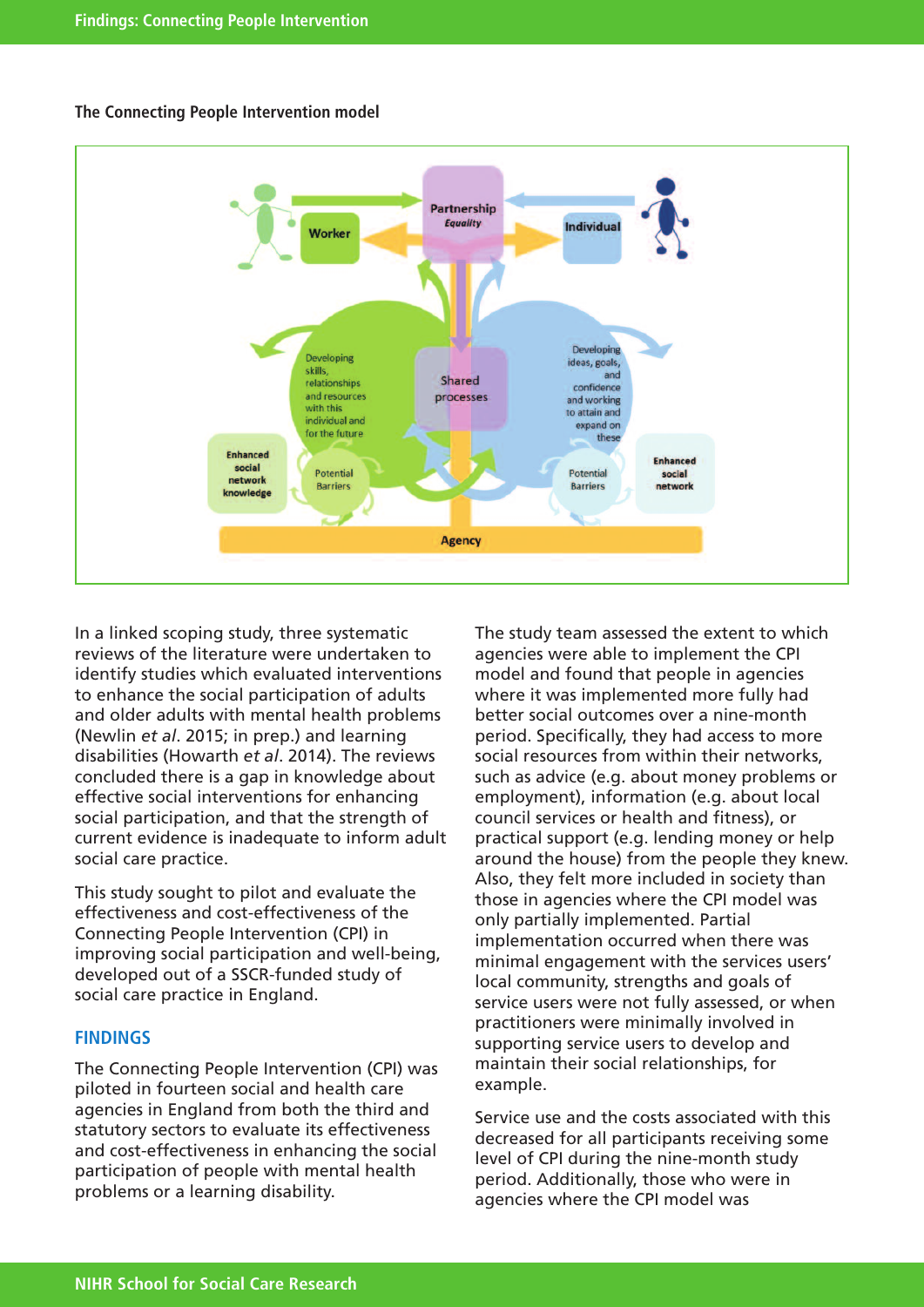implemented more fully had lower costs throughout the study period. These participants also had higher 'quality-adjusted life-years', which indicates that the CPI improves outcomes at a lower cost when implemented more fully. However, it is important to note that all but one of the agencies which implemented the CPI more fully were in the third sector, where service costs are lower than in the statutory sector and individuals' needs are also likely to be different.

The research findings indicate that when the CPI model is integrated more fully into social care practice, service users are supported to develop and maintain social relationships with family, friends and members of the local community as appropriate to their needs and wishes. Members of staff who are welltrained, supported and supervised can develop their practice and an agency's services so that it becomes fully integrated with the CPI model. In the agencies observed to be implementing the model more fully, there was a greater focus on the partnership between workers and service users. This enabled people to form new relationships and support existing relationships with friends and families. Discussions about individual strengths and interests, goal setting, and making plans toward achieving these – all important elements of the CPI model – were more apparent in the agencies which more fully implemented the model.

Most of the staff interviewed for the study responded positively to the CPI model, and in many ways felt that it espoused and validated the work they were already doing. Although they felt they were doing this work, only by implementing the model could better outcomes be achieved, and it was clear that the ethos of the agency influenced the adoption of the model by workers. For the CPI model to be more fully implemented, new ways of working need to be fully embraced by agencies. This requires on-going training, supervision and leadership within agencies, which appeared easier to achieve in the third sector. The implementation of the CPI model in the local authority and NHS sites was hampered by the lack of work capacity among

staff to engage with the model. Their work was affected by performance targets, reconfigurations, public sector funding cuts and the wider austerity environment. If the CPI is to be effective in statutory agencies, workers need to be 'given permission' to undertake community-oriented or community development work, and for their job roles to be amended accordingly.

Personalisation can facilitate the process of connecting people, but eligibility thresholds for personal budgets are high, which restricts access to them for many people recovering from mental health problems. It also requires workers to be creative in care planning to consider how needs could be met within communities rather than services. Many participants in the study lacked money to undertake even inexpensive activities in the community, which presented a significant barrier to their social participation. It is possible that creative use of personal budgets could facilitate this. Also, fundamental needs such as housing were more important for some people than enhancing their social connections. It appears likely that the CPI model works best where people have their fundamental needs met and are financially stable as social participation is not always cost neutral.

The findings of this study suggest that policy makers, commissioners and senior managers in provider services need to re-orientate social and health care services to be more focused on the communities in which they are located. While this appears to be the intention of many agencies, this study found that statutory services are some way from achieving this goal. Recent position papers (e.g. Allen 2014) have stated that mental health social workers have an important role to play in working with communities as well as individuals, but statutory services need to re-orient their practice to facilitate this.

#### **REFERENCES**

Allen R (2014) *The Role of the Social Worker in Adult Mental Health Services*, The College of Social Work, London. Retrieved from [www.tcsw.org.uk/pressrelease.aspx?id=858994](http://www.tcsw.org.uk/pressrelease.aspx?id=8589947447) 7447